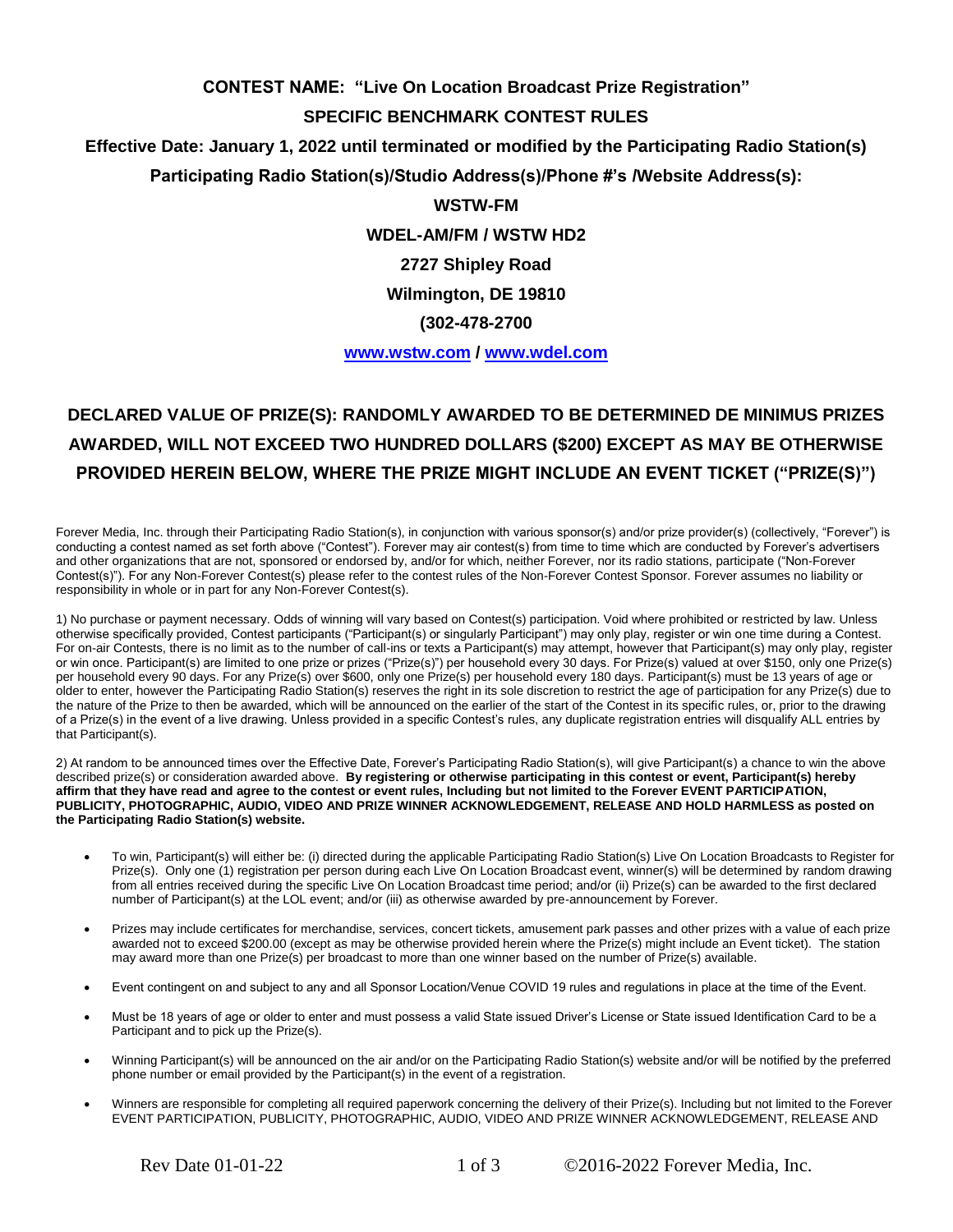HOLD HARMLESS as posted on the Participating Radio Station(s) website. Prize(s) winners are responsible for any additional expenses beyond the specifics detailed such as transportation to and from the event and parking fees to the venue.

- Prize(s) may be time sensitive. Unless otherwise notified by the Participating Radio Station(s), winner(s) must pick up their Prize(s) on the earlier of: (i) noon two (2) business days prior to the date of a time specific contest, concert, or event, or (ii) thirty (30) days from the Prize(s) award. Proper photo ID will be required to pick up a Prize(s) at the Participating Radio Station(s) or, in the event that a specific Prize(s) must be picked up at a venue will call window, proper Photo ID for that Winner will be required. Winners are hereby advised and acknowledge that Event admission Prize(s) may be issued by the Prize(s) Event Venue in e-ticket or other electronic delivery form, which would require Winners to supply a valid email address to Forever in advance. Winners are responsible for notifying Forever of their receipt of any electronic tickets and agrees to hold Forever harmless from and any all claims regarding the electronic transmittal of any Venue electronic ticket failure or discrepancy.
- If any concert or event is cancelled, no other Prize(s) will be substituted.
- Prize(s) encompassing Restaurant gift certificate(s) have no cash value and may have redemption restrictions such as not being redeemable for purchase of alcohol and/or the gratuity. All restaurant gift certificates Prize(s) Winners are responsible for confirming with the particular restaurant gift certificate venue regarding any restrictions prior to use.
- Winners are responsible for completing all required paperwork concerning the delivery of their Prize(s). Any Forever Contest(s) winner who during the course of a calendar year wins more than \$600 in prizes in the aggregate from Forever and/or a participating Vendor or Sponsor for those Contest(s) will receive an IRS Form 1099 from Forever, or as otherwise specifically provided in the rules for that Contest.
- **Prize(s) that might include either a specific or random prize that includes the award of event tickets to a concert venue or other event ("Event") may have varying de minimus declared values that exceed the \$200 Declared Value of Prize(s). In addition, this type of Event may also include a meet and greet and/or backstage pass and/or VIP opportunity on a case-by-case basis. If a meet and greet, backstage pass opportunity is available for a particular Event it will be announced in advance of that Event, and the value of the meet and greet and/or backstage pass will be declared at 150% of the base floor premium seat and included as an add on to the per ticket value ("Prize(s)").**
- All Contest Participant(s) are also advised that any Prize(s) for a particular Forever Contest may be supplied by a Record Label, Event Promoter, or other type Sponsor ("Prize(s) Provider"). In such case where the Prize(s) Provider is not a traditional over the air advertiser, the Participating Radio Stations will advise such over the air, during the contest at random times.
- The Forever Participating Radio Station(s) may from time to time work in conjunction with artists, concert promoters and various venues throughout our listening area to provide contestants the opportunity to win tickets and sometimes meet performers or personalities backstage and/or communicate with the performers or personalities via internet or social media as part of a contest or promotion. In such case, the Participating Radio Station(s) will be notified not later than 24 hours prior to the event where possible. This opportunity is at all times subject to the sole discretion of the performer and the controlling venue or the Participating Radio Station(s) and subject to change at any time. With this in mind, there may be situations where the Forever Participating Radio Station(s) and the promoter and/or the venue cannot be held liable for, including but not limited to: changes to the time, place, method, procedure, acts of god, technical or logistical difficulties or cancellation of the event and or applicable interface with the performer or personality interface sessions at any time. In all cases of performer or personality interface, Winner(s) are responsible for arriving or being available for the interface at the predetermined time and may not be intoxicated or under the influence of any substance, Winners that miss the predetermined time or are visibly impaired or act in appropriately as, determined in the sole discretion of the performer, and/or personality, and/or any Forever Media employee and/or artist management at their sole discretion, will forfeit their ability to interface with the artist or performer and will not be awarded any prize substitution or other compensation of any kind.
- Prize(s) may not be exchanged and have no cash value.

3) Any questions or comments regarding the operation of the Contest must be made in writing to Participating Radio Station(s) Operations Director at the Studio Address.

4) All Contest Rules are subject to change at the sole discretion of the Participating Radio Station(s) at their sole discretion. Forever retains the right to cancel this Contest for any reason at any time.

5) A copy of the official rules governing this Contest as well as Forever's General Contest Rules are available at the Participating Studio Address and on the Participating Radio Station(s) website address(s). Copies of the rules can be requested by sending a self-addressed stamped envelope to the Studio Address.

The above Specific Contest Rules are to be applied in conjunction with the General Contest Rules in effect by Forever at the time of a Specific Contest and may be amended, supplemented, modified in all or part for a specific radio station or station(s) Events/Contests/Activities from time to time by Forever in its sole discretion. Forever at all times reserves the right to amend/supplement and/or modify these Specific Contest Rules with specific rules which shall be made available by the Forever radio station as appropriate and in the Forever radio station(s) sole discretion. Listeners' and potential contest Participant(s) are urged to acquaint themselves with these Specific Contest rules in advance of their participation. Where Specific Contest Rules are in